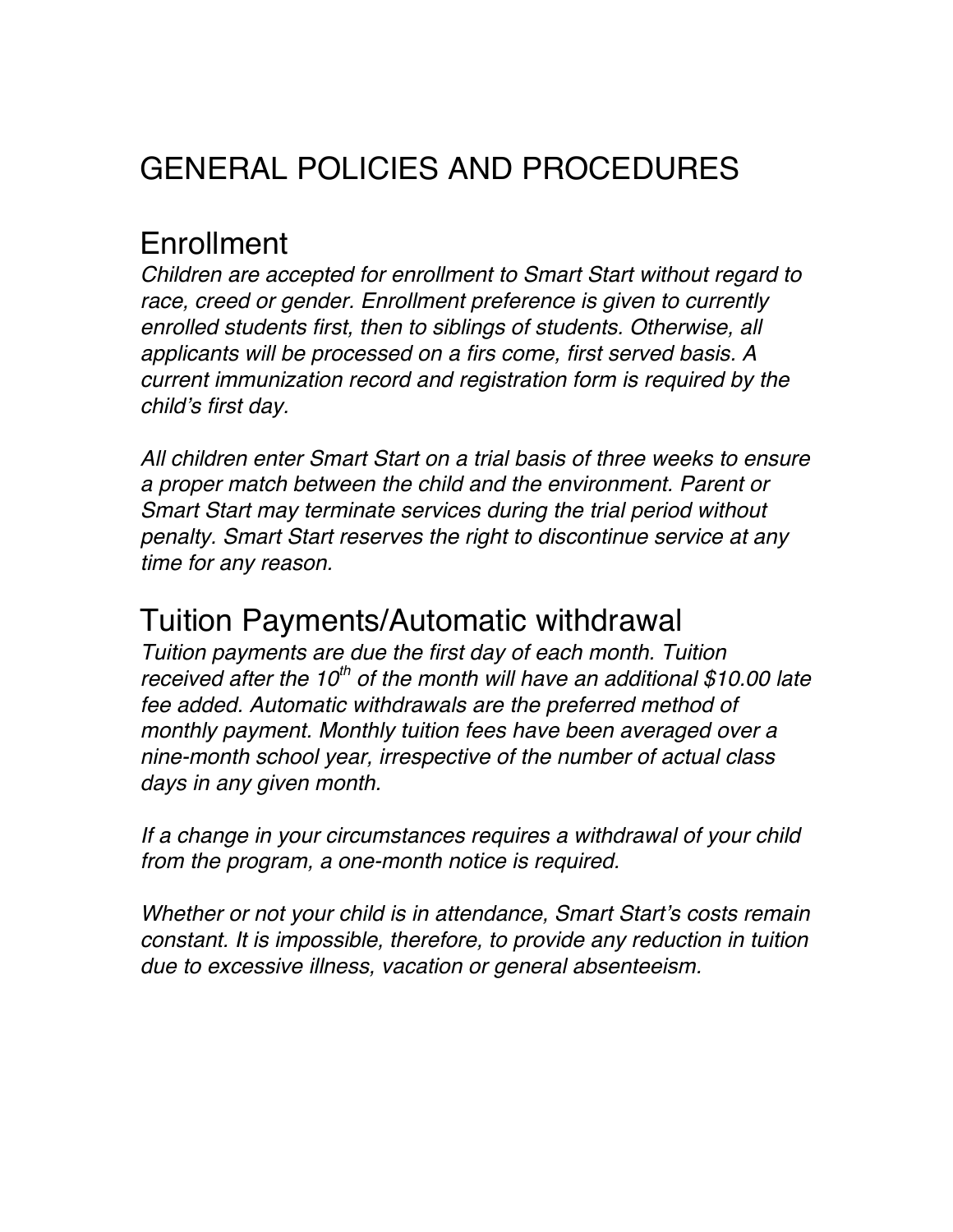## Parent Correspondence

*A sign-in sheet with a section for writing notes, a volunteer calendar and parent files are located in our entry area. Please leave any relevant notes for us when signing in your child each day. The volunteer calendar is to be used for signing up to volunteer or celebrating a birthday. School newsletters will be sent via email, and will keep you abreast of what is going on at school. We will distribute your child's artwork and any other correspondence in your parent file or child's cubby. Please check your file daily.*

### Teacher Contact

*If you need to reach us during school hours, please call the school at 229-1234, or text Erin at (208) 720-1388. Outside of school hours, the best way to correspond is email:* 

*smartstartpreschool1234@gmail.com. You are always welcome to contact us with any comments or concerns throughout the year.*

### Attendance

*If your child will be missing school or unusually late, please notify the school at 229-1234. If your child will be missing school for an extended period, such as a family vacation, please let us know in writing. If parents will be out of town for the day or for several days please notify the school and provide the name and phone numbers of the person who is responsible for your child. There are no make up days for days your child misses school.*

## Drop-Off

*All children must be accompanied by an adult to and from the preschool and signed in and out each day. School begins at 9:00 a.m. each day. Please try to arrive to school on time. Making your good-byes brief and loving helps your child make the separation less difficult. Separation anxiety diminishes as your child becomes more familiar and comfortable with his/her new surroundings. Upon arrival, please direct your child to sign-in at our children's sign-in table, and use a squirt of hand sanitizer.*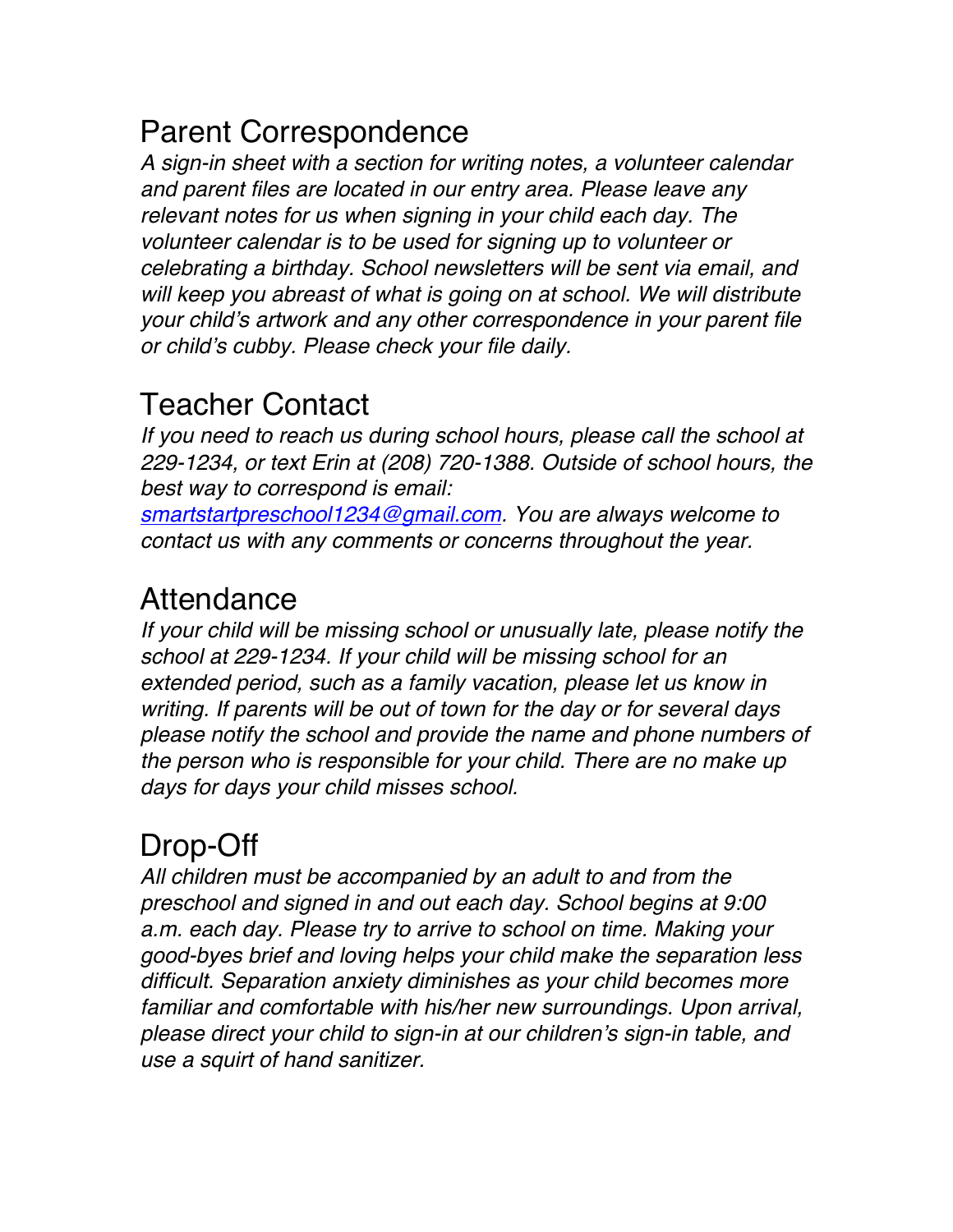## Pick-up

*If someone other than a parent will be picking up your child, please inform us the morning of in writing. Your child will not be released to an unknown person without notice. If you know you are going to be late in picking up your child, please contact the school as soon as possible. A \$5.00 late fee will incur at ten minutes late, and will increase by \$5.00 every 10 minutes. Thank you for your promptness!*

## **Snack**

*All children are served a snack each day. It there are certain foods that your child cannot eat, please let us know. In an effort to provide hearty and healthy snacks, we ask that each family provide fresh fruit/vegetable or yogurt/cheese (enough for the class) once a month to supplement the dry portion of the snack we provide. There are no scheduled days as to when fresh produce should come in. A checklist will be posted in the entry area to mark by each month you provide a snack. When possible, please let your child be involved in choosing produce at the grocery store with you, and feel free to get creative! We love to let children try new and exotic foods with their peers.*

## **Clothing**

*We get dirty at Smart Start! Many activities include messy projects. While we do provide smocks, your child should not have to worry about his/her clothes, so please help your child dress in comfortable, washable garments. Weather permitting, we will be going out side everyday for a bit of fresh air. Please send appropriate jackets, hats, gloves and boots during the winter months.*

## Show and Tell and Toys

*Please do not allow your child to bring toys to school unless it is a show and tell day. However, if a special toy or security item needs to come to school for reassurance, we will be flexible and understanding. On Show and Tell days, your child may bring ONE item to share.*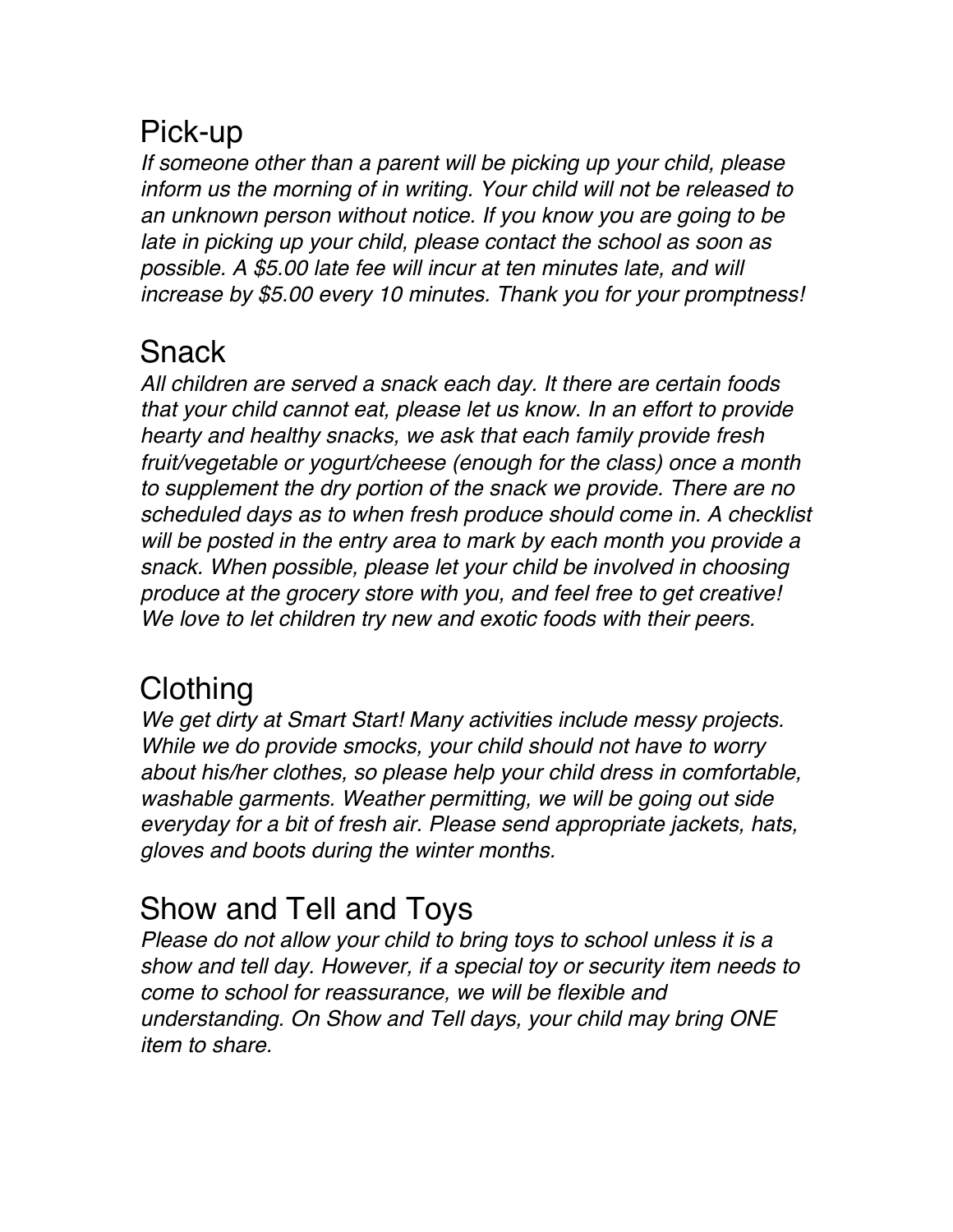### Illness

*Please make sure that your emergency numbers are kept current and that you can be reached whenever your child is at school. If our child becomes ill while at school, you will be notified and expected to pick up your child as soon as possible. Please inform the school if your child will not be attending school due to an illness. In an effort to keep everyone at school healthy, please do not bring your child to school if he/she has any of the following symptoms:*

*A fever of 101 or higher: your child must be fever free for 24 hours. Vomiting: two or more times in the last 24 hours Diarrhea: two or more times in the last 24 hours A Cough Conjunctivitis (pink eye) or a discharge from the eye: wait 24 hours after medication begins Fatigue or illness, which will prevent participation in daily activities Lice Sore throat Ear infection Mucous/cloudy runny nose*

*For asthma, or extreme allergies, please leave the medication at school. (inhalers, epi-pen, benedryl)* 

#### Parent Volunteers

*We hope for parent's involvement in their children's education to be robust. Parents are encouraged to volunteer at preschool throughout the school year. The hour from 9:30-10:30 is when parent volunteers are the most helpful. Please sign up for volunteer days on our calendar so we know whom to expect and when. The week that your child is our "special person" is another wonderful time to volunteer. A sign-up sheet is available for other opportunities to be involved and volunteer your time, including:*

*\*Working on our portfolios \*Creating scrapbook pages*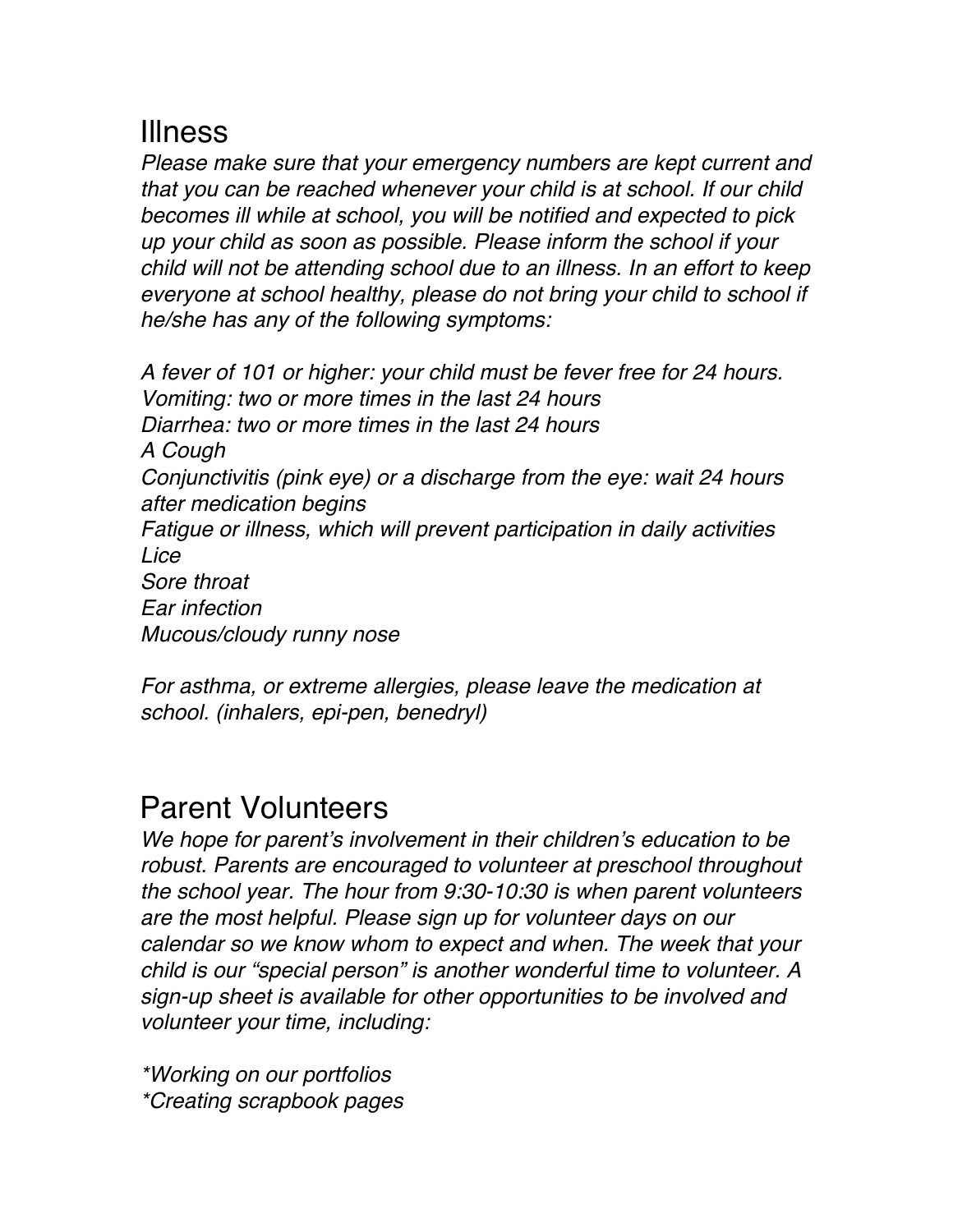*\*Taking and sharing photos via email with the class \*Taking and making prints of photos for our portfolios \*Taking our laundry home to wash \*Hanging Christmas lights \*Coming in to tell a story at circle time or reading with children \*Escorting us to the farm on field trip days \*Take home projects \*Helping to set up or clean up after our Christmas performance and Graduation \*Organizing and distributing scholastic book orders \*Sewing or handyman maintenance \*Organizing our end of year party \*Organizing an "Adopt a Family" at Christmas*

*A sign-up sheet with these items is posted in the entry area*

#### Birthdays and Holidays

*We love to celebrate birthdays and most holidays at school! Please schedule a day to celebrate your child's birthday at school in our calendar, and send a special birthday snack for everyone on that day. If your child's birthday does not fall on a school day, you may choose another day to celebrate your child.*

*For our holiday parties, a sign-up sheet to provide snacks and supplies will be posted in advance. Parents can also sign up to share a game or craft as part of the celebration. Details will be put out in school newsletters.*

#### Special Person

*Each week, we will honor a child as our special person. Please create a Special person poster that will be on display throughout the week. At one of our circle times, your child will have the opportunity to share his/her poster with the class, be sung to, and hear compliments. Parents are invited to attend or bring a special snack to share at this time.*